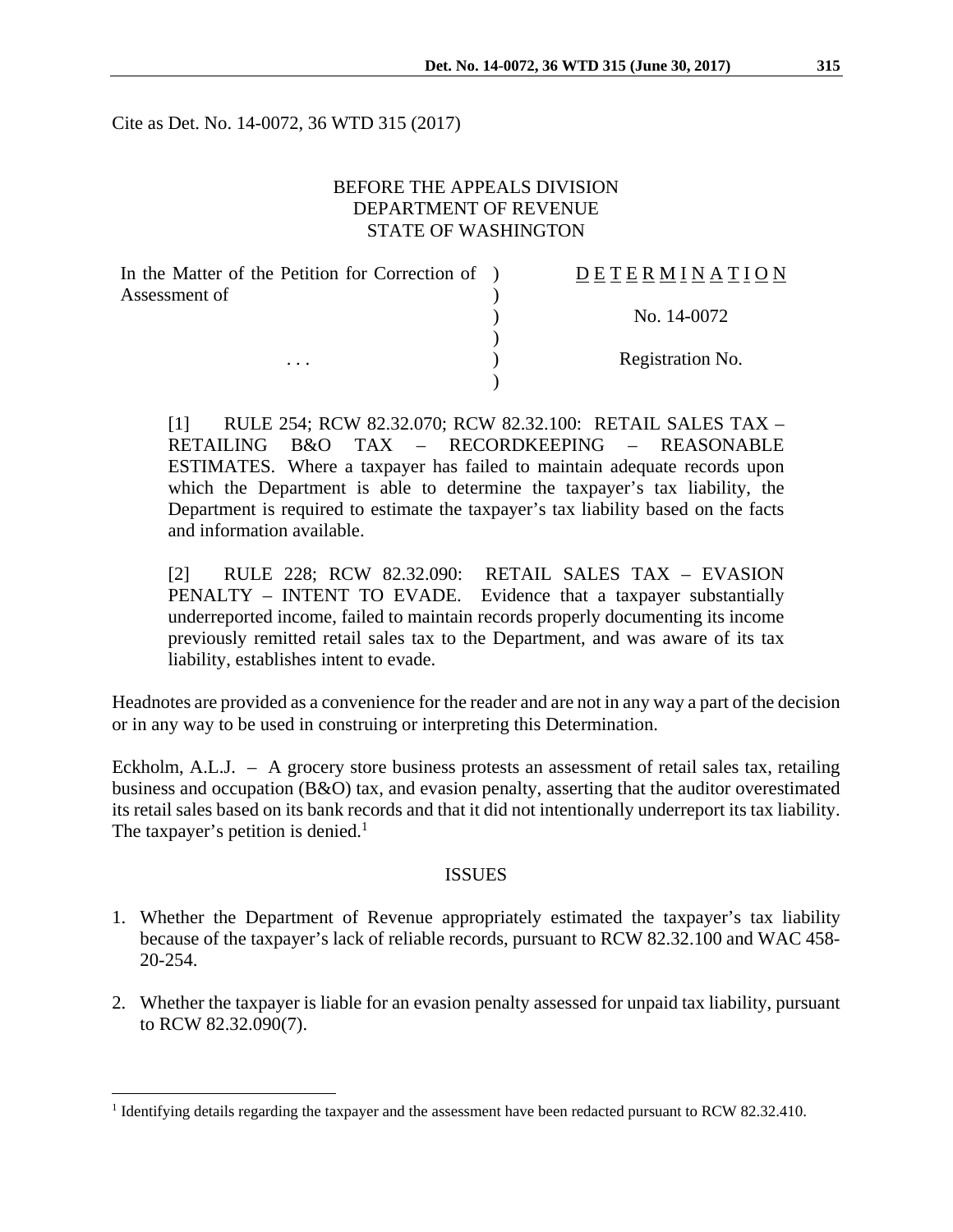### FINDINGS OF FACT

[Taxpayer] operates a grocery store in [Washington]. The Department of Revenue (the Department), Audit Division, reviewed the taxpayer's records for excise tax purposes for the period January 1, 2008, through March 31, 2012. The taxpayer informed the auditor that all of its business records were destroyed by water damage caused by a flood in . . . . In addition, the taxpayer indicated that it did not have register receipts because its cash register had recently been stolen and it had not yet programmed its new register. The taxpayer provided to the auditor its available records, including bank statements, federal tax returns, and purchase journals for January through March 2012.

The auditor used the taxpayer's available records to determine its excise tax liability. The taxpayer indicated to the auditor that it used its bank accounts for both business and personal purposes, and that many deposits were non-business related. Of the \$ . . . in total deposits for the audit period, the auditor excluded deposits of \$ . . . that could be verified as non-business income. The taxpayer's purchases log for January through March 2012, showed cash purchases of approximately \$ . . . , whereas bank statements for the same three-month period showed deposits of approximately \$ . . . (net of retail sales tax and non-business deposits). The cash purchases log and the bank statements evidenced that a large portion of the taxpayer's income was used to make cash purchases, and only 15 percent of income was deposited in its bank accounts. The taxpayer's federal tax returns showed income exceeding the amounts reported on excise tax returns.

In order to reconcile the amounts reported on the taxpayer's excise tax returns with the limited records provided by the taxpayer, the auditor used the bank statements and purchase journals for January through March 2012, to determine estimated sales. A monthly average of cash purchases was determined for the sample period of January through March 2012, multiplied by the number of months under audit, and added to the bank deposits, resulting in estimated retail sales for the audit period of \$ . . . . For retailing B&O tax purposes, the taxpayer reported \$ . . . for the audit period. To determine retail sales tax liability for the audit period, a percentage of exempt foods deduction was calculated and applied to the total sales, resulting in estimated retail sales subject to retail sales tax of \$ . . . . For retail sales tax purposes, the taxpayer reported sales of \$ . . . for the four-year audit period. The retail sales amounts the taxpayer reported on its excise tax returns were substantially lower than the amounts represented by the taxpayer's available records. As a result, an assessment was issued against the taxpayer for retail sales tax, retailing B&O tax, interest, and penalties, for a total amount of  $\$\dots$ .

The taxpayer appealed the assessment, asserting that the auditor failed to exclude non-business income from deposits, overestimated cash payouts for purchases, and erred in applying the evasion penalty because the taxpayer did not intentionally underreport its tax liability.

At the hearing, the taxpayer provided profit and loss statements it prepared for the period July through September 2013, and asserted that the retail sales amount for this three-month period are representative of its sales throughout the audit period, and that this amount should be used in computing its tax liability. The taxpayer also provided copies of IRS 1099 forms it received from money wiring services as evidence of the taxpayer's commission income from these services during the audit period, and asserted that these amounts should be used to reduce the amount of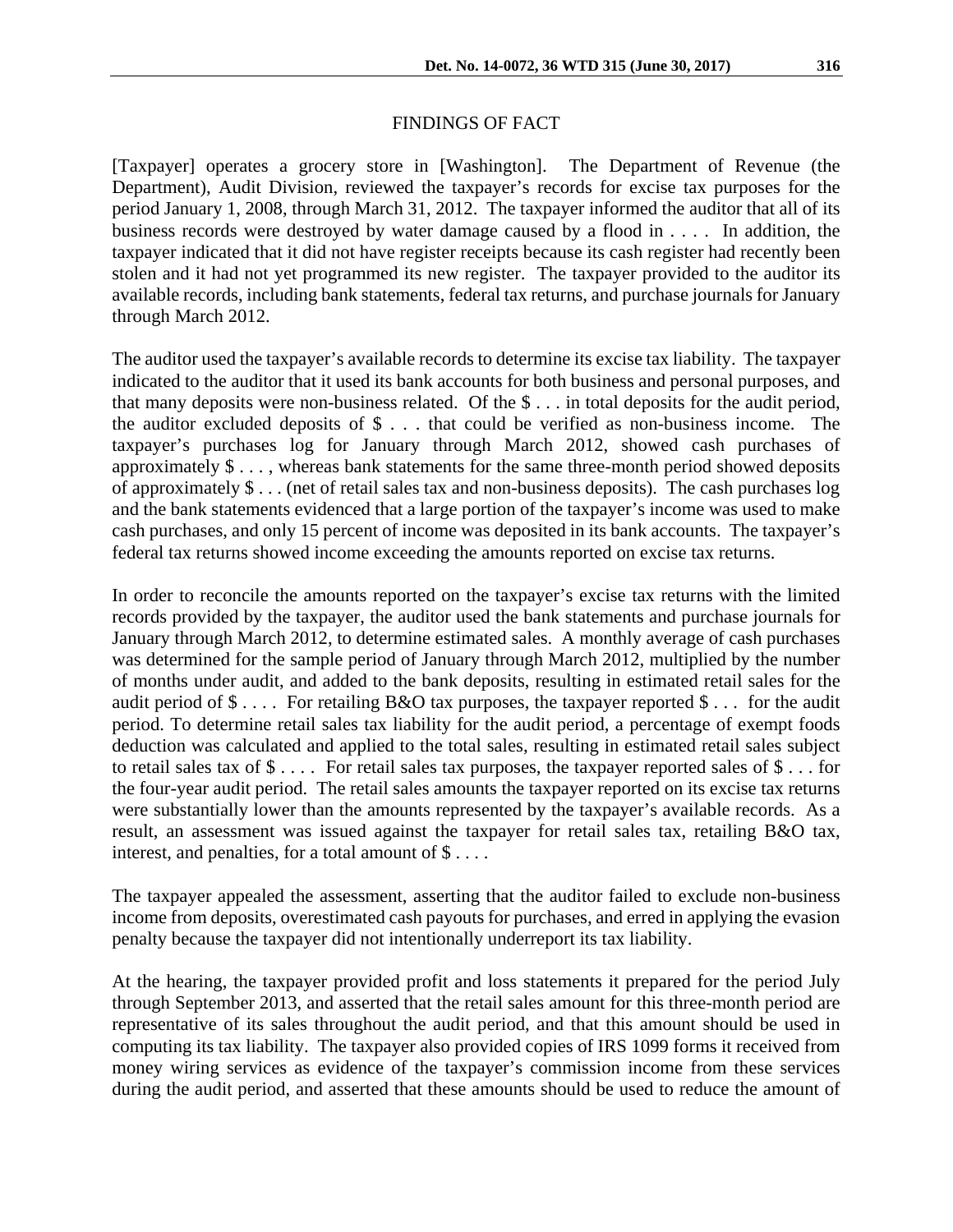taxable retail sales included in the assessment. When asked whether the taxpayer's bank statements could verify the transactions with the money wiring services and commission amounts deposited, the taxpayer indicated "that was not always the case." The taxpayer did not provide evidence that the auditor included amounts related to its money wiring services in the measure of retail sales used as a basis for the assessment. The Audit Division declined to make any adjustment to the assessment based on the additional records provided.

# ANALYSIS

#### Recordkeeping and estimated tax liability.

A taxpayer has the responsibility to maintain suitable records as may be necessary for the Department to determine the taxpayer's tax liability, as provided by RCW 82.32.070(1):

Every person liable for any fee or tax imposed by chapters 82.04 through 82.27 RCW shall keep and preserve, for a period of five years, suitable records as may be necessary to determine the amount of any tax for which he may be liable, which records shall include copies of all federal income tax and state tax returns and reports made by him. All his books, records, and invoices shall be open for examination at any time by the department of revenue.

The Department's rule implementing RCW 82.32.070(1), WAC 458-20-254 (Rule 254), is specific as to the types of documents taxpayers must maintain, and includes the following:

(3) Recordkeeping requirements -- General.

 (a) Every taxpayer liable for a tax or fee imposed by the laws of the state of Washington for which the department of revenue has primary or secondary administrative responsibility . . . must keep complete and adequate records from which the department may determine any tax liability for such taxpayer.

 (b) It is the duty of each taxpayer to prepare and preserve all records in a systematic manner conforming to accepted accounting methods and procedures. Such records are to be kept, preserved, and presented upon request of the department or its authorized representatives which will demonstrate:

 (i) The amounts of gross receipts and sales from all sources, however derived, including barter or exchange transactions, whether or not such receipts or sales are taxable. These amounts must be supported by original source documents or records including but not limited to all purchase invoices, sales invoices, contracts, and such other records as may be necessary to substantiate gross receipts and sales.

 (ii) The amounts of all deductions, exemptions, or credits claimed through supporting records or documentation required by statute or administrative rule, or other supporting records or documentation necessary to substantiate the deduction, exemption, or credit.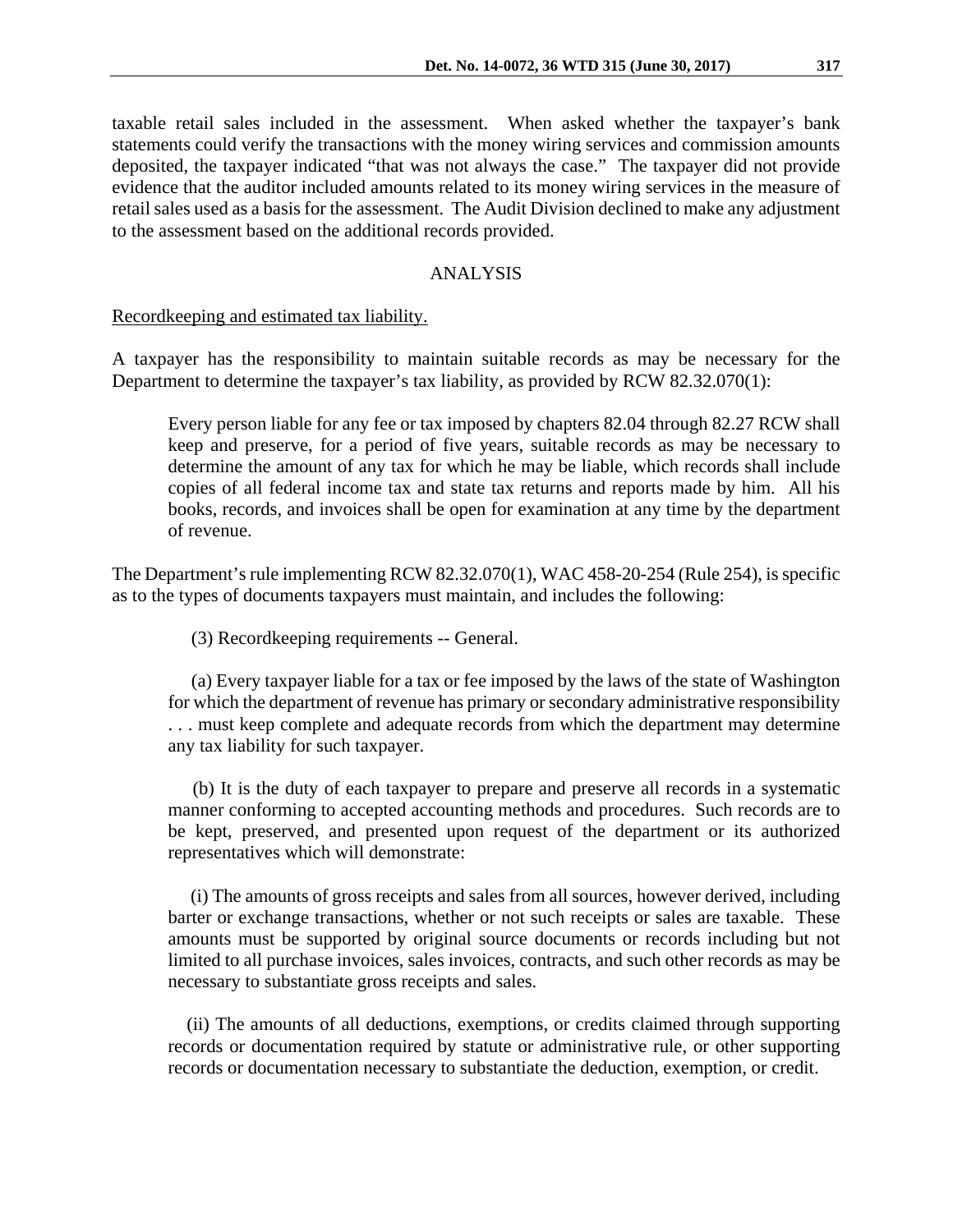. . .

 (c) The records kept, preserved, and presented must include the normal records maintained by an ordinary prudent business person. Such records may include general ledgers, sales journals, cash receipts journals, bank statements, check registers, and purchase journals, together with all bills, invoices, cash register tapes, and other records or documents of original entry supporting the books of account entries. The records must include all federal and state tax returns and reports and all schedules, work papers, instructions, and other data used in the preparation of the tax reports or returns.

. . .

 (4) Record retention period. All records must be open for inspection and examination at any time by the department, upon reasonable notice, and must be kept and preserved for a period of five years. RCW 82.32.070.

Rule  $254(3)(a)-(c)$  and (4).

If any person fails or refuses to make records available for examination, RCW 82.32.100(1) authorizes the Department to proceed, "in such manner as it may deem best, to obtain facts and information on which to base its estimate of the tax." Once the Department obtains the facts and information, the Department "shall proceed to determine and assess against such person the tax and any applicable penalties or interest due." RCW 82.32.100(2).

In the present case, the taxpayer contends that the auditor erred in failing to exclude from the measure of taxable retail sales non-business bank deposits representing personal loans and commissions from money wiring services. In addition, the taxpayer asserts that the amounts of retail sales it compiled for a recent 2013 period should be used as the estimated measure of its taxable retail sales, rather than the estimated average determined by the auditor. The taxpayer has not provided adequate documentation to substantiate its assertions. A taxpayer is required to document all non-income deposits for purposes of reconciling taxable income with reported income. Det. No. 12-0277, 32 WTD 194, 196 (2013) (*citing* Det. No. 10-0167, 30 WTD 89 (2011)). Where a taxpayer has failed to fulfill its duty in maintaining adequate records, thereby necessitating a projection based on records that are available, it may not then successfully argue that a sample period projection of income is unrepresentative. Det. No. 95-138, 16 WTD 33, 36 (1995).

Here, the taxpayer did not maintain suitable records upon which the Department was able to determine the taxpayer's tax liability, as required by RCW 82.32.070(1) and Rule 254. As a result, the auditor was required to estimate the taxpayer's tax liability based on the facts and information available, pursuant to RCW 82.32.100. The auditor was justified in using the taxpayer's bank deposits in conjunction with its purchase logs to estimate gross income. *See* 32 WTD at 196. The auditor is the person who has the opportunity to look at the taxpayer's various records. As the Department recently stated in 32 WTD 194: "[a Department] auditor is particularly qualified by training and experience to determine which records are suitable for determining the amount of tax due. We generally will not second-guess the auditor's decision as to which records should be used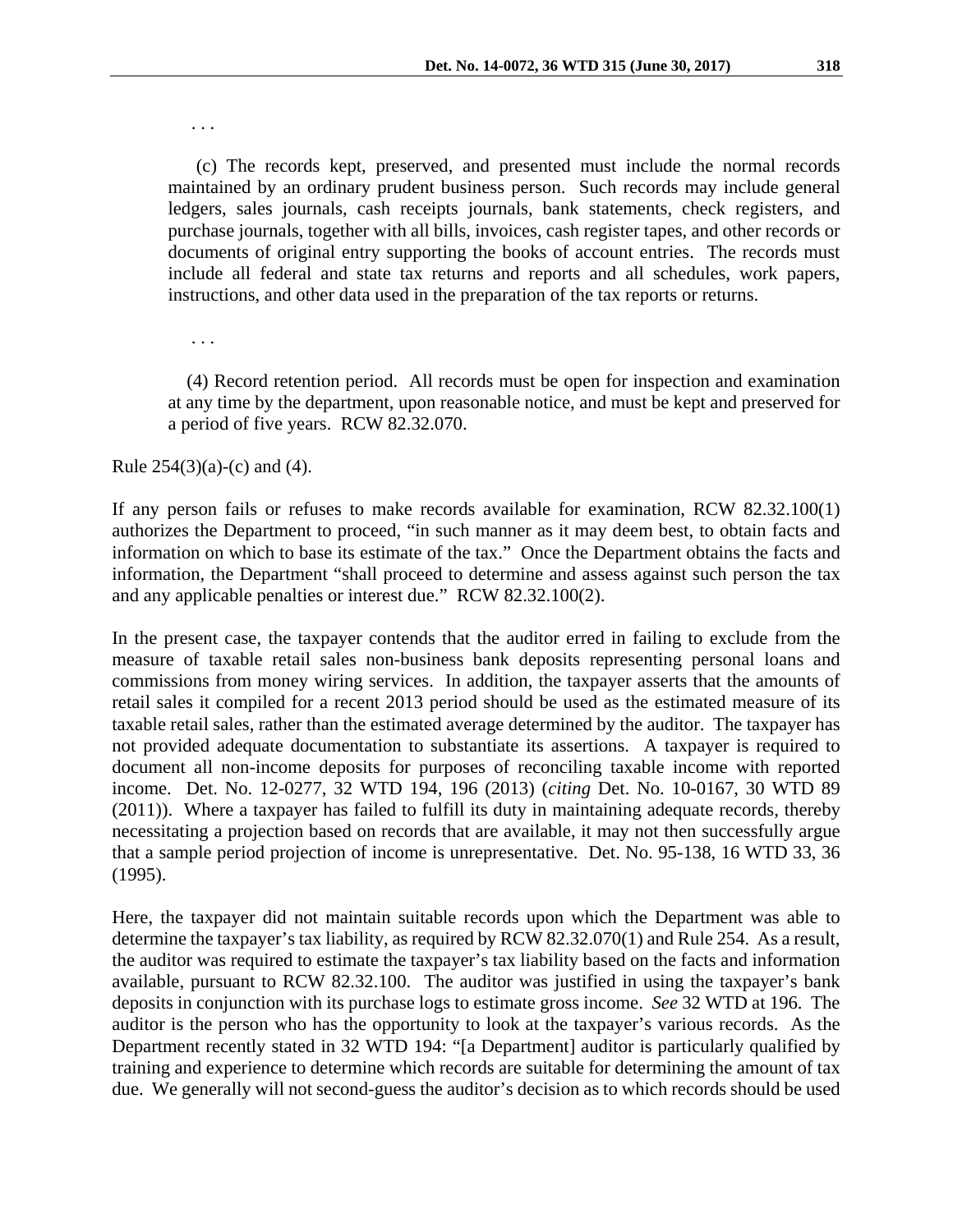for determining whether the taxpayer has correctly and completely reported." 32 WTD at 196. The taxpayer's petition is denied on this issue.

### Evasion penalty.

RCW 82.32.090(7) provides that "[i]f the department finds that all or any part of the deficiency resulted from an intent to evade the tax payable hereunder, a further penalty of fifty percent of the additional tax found to be due *must* be added." (Emphasis added.)

To impose the evasion penalty, the Department must prove: (1) a tax liability that the taxpayer knows is due; and (2) an attempt by the taxpayer to escape detection through deceit, fraud, or other intentional wrongdoing. *See, e.g*., Det. No. 03-0147, 22 WTD 274, 276 (2003); Det. No. 98-065, 17 WTD 359, 369-370 (1998); Det. No. 94-007, 14 WTD 174, 177 (1995); WAC 458-20-228(5)(f) (Rule 228(5)(f)). The Department has the burden of proving both elements of evasion by clear, cogent, and convincing evidence. *Id.* Clear, cogent, and convincing evidence has been described as evidence convincing the trier of fact that the fact in issue is "highly probable," or, stated another way, the evidence relied upon must be "clear, positive and unequivocal in [its] implication." *Colonial Imports, Inc. v. Carlton Northwest, Inc.,* 121 Wn.2d 726, 735, 853 P.2d 913 (1993).

To meet this burden, the Department must present objective and credible evidence that clearly demonstrates intent to evade a known tax liability; mere suspicion of intent to evade is not enough to meet this burden. 22 WTD at 276. "Intent is a state of mind. As such, it must usually be proved by circumstantial evidence." *State v. LaRue*, 5 Wn. App. 299, 306, 487 P.2d 255 (1971). Circumstantial evidence of intent may be gathered from the outward manifestations of the person entertaining it, and the facts or circumstances surrounding the alleged offense. *State v. Gaul*, 88 Wash. 295, 301, 152 P. 1029 (1915); *see* Det. No. 04-0098, 23 WTD 331, 338 (2004).

Mere underreporting of collected retail sales tax does not constitute evasion. *See* Det. No. 98-065, 17 WTD 359, 371 (1998) (evasion not found where the taxpayer claimed underreporting was due to dishonest bartenders). However, substantial underreporting of collected retail sales tax does constitute evasion. *See* Det. No. 97-134R, 18 WTD 163, 167 (1999) (evasion found where the taxpayer filed "no business" returns when it had gross receipts and also failed to remit collected retail sales tax). Similarly, failing to provide access to tax records and failing to file excise tax returns unless pressured by the Department demonstrates evasion. *See* Det. No. 97-238, 18 WTD 215, 218-219 (1999) (evasion found where the taxpayer claimed records were out of state and entered into contracts that stated "retail sales tax" is included, but failed to report the collected retail sales tax).

Once the Department has clearly demonstrated the existence of [an intent to evade], a . . . taxpayer [can overcome the imposition of the evasion penalty] with evidence [that the deficiency resulted from a] honest mistake, [miscommunication, or lack of knowledge of proper accounting methods]. Rule  $228(5)(f)$ . Mere subjective and self-serving statements by the taxpayer . . . , without more, are insufficient to [overcome a finding of an intent to evade. 23 WTD at 338.]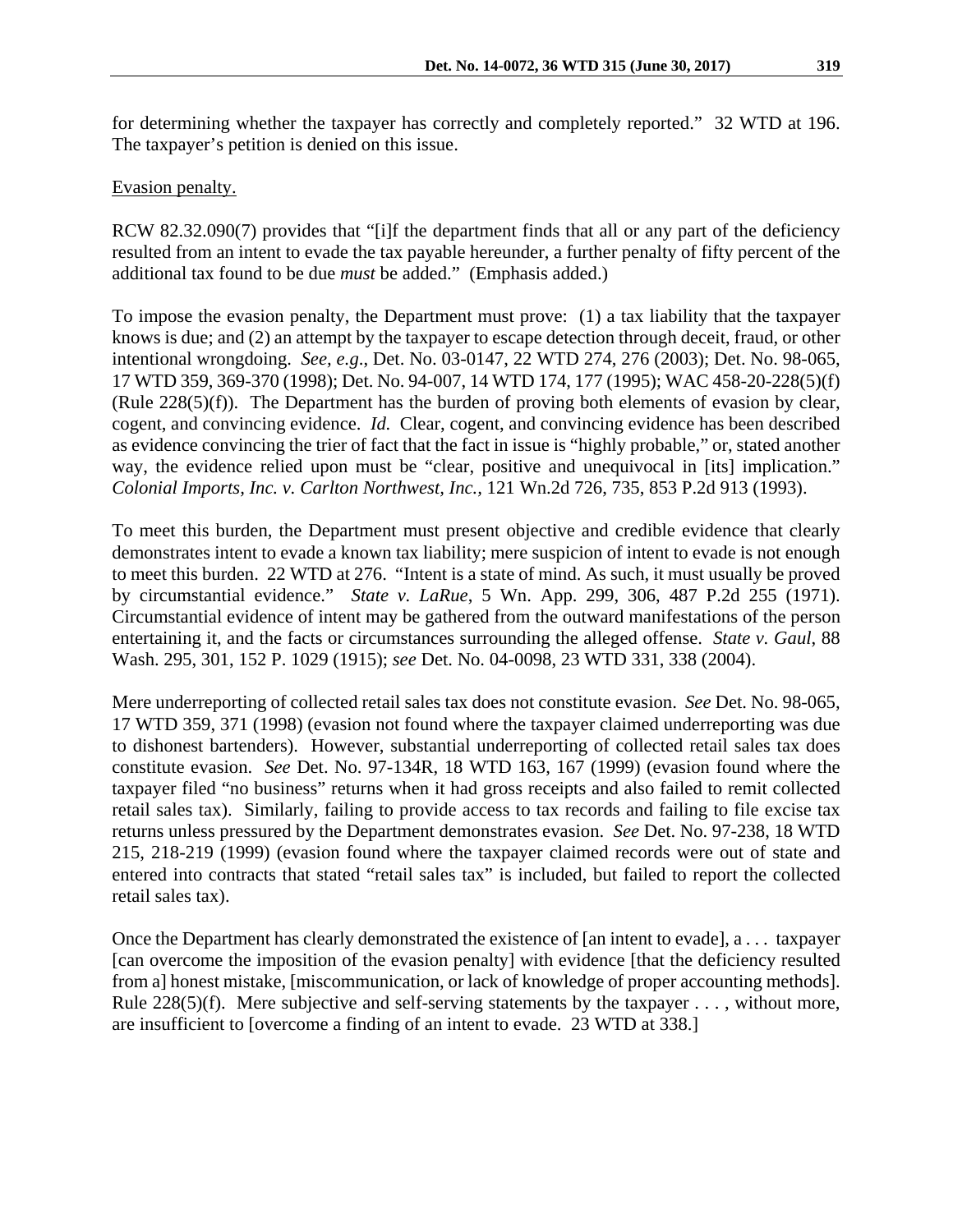Here, the first element required to impose the evasion penalty is met. The facts show that the taxpayer was aware of its tax liabilities based on its history of reporting income, paying tax, and remitting collected retail sales tax.

The second element required to impose the evasion penalty is also met. The facts show that the taxpayer attempted to escape payment of its tax liability by dishonestly, substantially underreporting retail sales during the audit period. Although an intent to evade does not exist where a tax deficiency is the result of an honest mistake, miscommunication, or the lack of knowledge regarding proper accounting methods, we do not find that to be the case here. *See* Rule  $228(5)(f)$ . The taxpayer's bank and purchase records evidence a substantial amount of income that was not reported. The taxpayer reported greater amounts of income on its federal tax returns than it reported on its excise tax returns. The taxpayer's selective underreporting of its income on its excise tax returns evidences its intent to misrepresent its taxable income and avoid paying taxes due.

The taxpayer's assertions that it fully reported its tax liability and that the auditor overestimated its retail sales, as addressed above, are not substantiated and not credible in light of the objective evidence. Though the taxpayer's loss of records is asserted to have been caused by flood and theft, the taxpayer failed to maintain *any* records of sales following the loss of these records, even though it did maintain and provide the auditor with a purchases log for the three-month period of January through March 2012. The taxpayer's failure to maintain any sales records, particularly in light of the fact that it had just lost all of its records, calls into question its assertions regarding its recordkeeping and purported accurate reporting of its excise tax liabilities. Rather, the objective evidence shows that the taxpayer intentionally underreported its sales on its excise tax returns.

Federal courts have upheld the federal civil tax fraud penalty, 26 USC  $\S$  6663 (IRC  $\S$  6663),<sup>2</sup> under circumstances similar to those here, involving substantial underreporting of income over a number of years, overstated deductions, inadequate records, large cash expenditures, and unconvincing explanations of omitted income. *See Lessman v. Comm'r*, 327 F.2d 990, 994-995 (8th Cir. 1964); *Smith v. Comm'r*, T.C. Memo. 1994-199, 1994 WL 161938 at 7-10 (U.S. Tax Ct. 1994). Over the years, the federal courts have developed a list of certain "indicia of fraud" or circumstantial evidence of fraudulent intent, including, but not exclusive to, the following: (1) intentional understatement of income, substantial in amount or in relation to reported income; (2) intentional overstatement of deductions, substantial in amount or in relation to reported income; (3) recurrence of understatement of income or overstatement of deductions for more than one tax year; (4) failure

 $\overline{a}$ 

<sup>&</sup>lt;sup>2</sup> The federal civil tax fraud penalty is similar to Washington's evasion penalty in requiring proof, by clear and convincing evidence, of fraudulent intent to evade a known tax liability. *See, e.g., Webb v. Commissioner*, 394 F.2d 366, 377 (5th Cir. 1972). IRC § 6663 provides:

<sup>(</sup>a) Imposition of penalty.--If any part of any underpayment of tax required to be shown on a return is due to fraud, there shall be added to the tax an amount equal to 75 percent of the portion of the underpayment which is attributable to fraud.

<sup>(</sup>b) Determination of portion attributable to fraud.--If the Secretary establishes that any portion of an underpayment is attributable to fraud, the entire underpayment shall be treated as attributable to fraud, except with respect to any portion of the underpayment which the taxpayer establishes (by a preponderance of the evidence) is not attributable to fraud.

<sup>(</sup>c) Special rule for joint returns.--In the case of a joint return, this section shall not apply with respect to a spouse unless some part of the underpayment is due to the fraud of such spouse.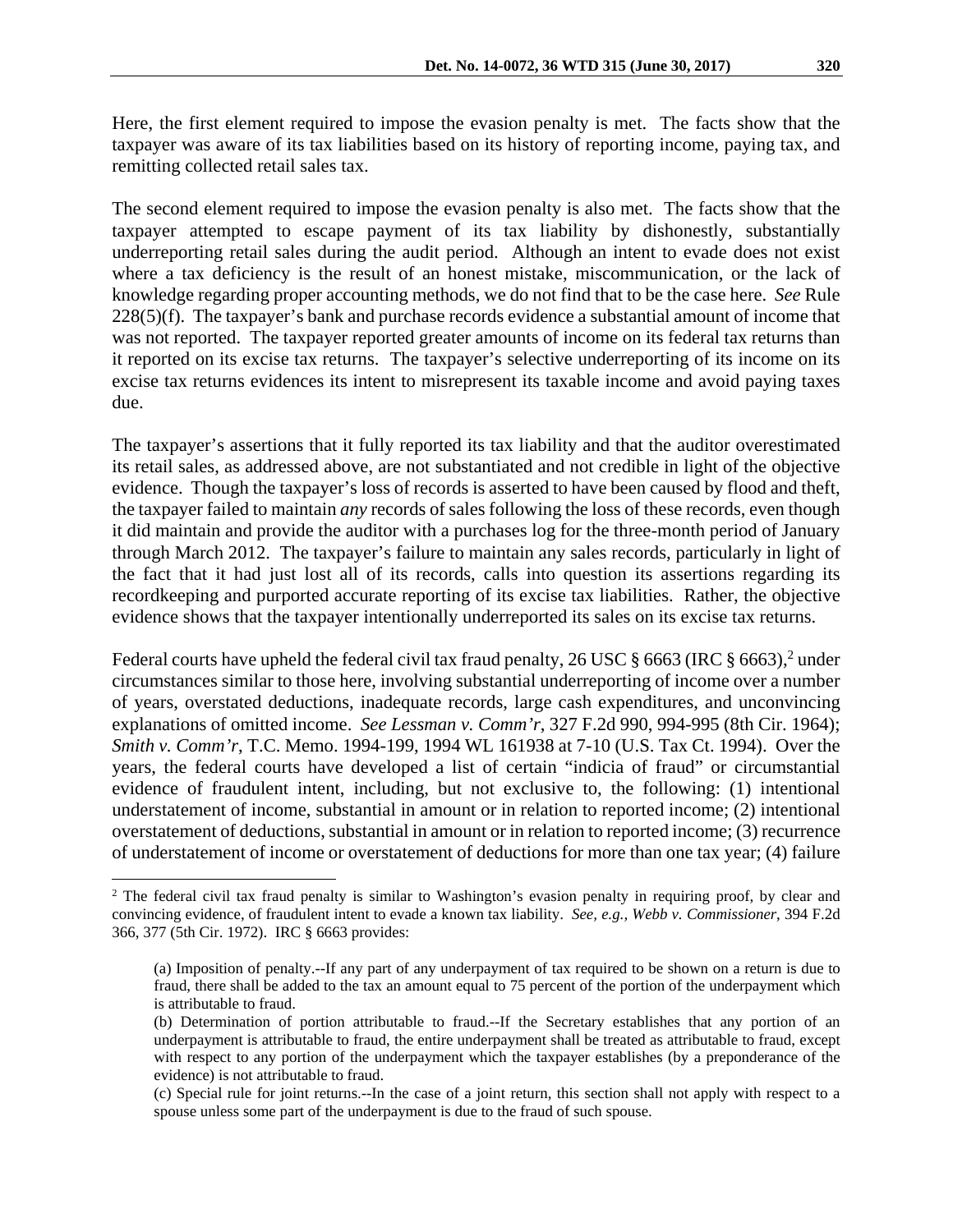to file returns; (5) secret bank deposits; (6) undisclosed sources of income; (7) inadequate records; (8) false record entries; (9) implausible or inconsistent explanations for deficiencies; (10) dealing in cash; or (11) attempting to conceal illegal activity. *Webb*, 394 F.2d at 378 fn 11 (citing Howard Balter, *Tax Fraud and Evasion*, pp. 8-54 and 8-55 (3rd ed. 1963)); *Bradford v. Comm'r*, 796 F.2d 303, 307 (9th Cir. 1986); *see also* IRS Internal Revenue Manual (IRM) 25.1.2.3 (listing 65 specific "Indicators of Fraud").<sup>3</sup>

The existence of several "indicia of fraud" is persuasive circumstantial evidence of fraud. *See, e.g., Solomon v. Comm'r*, 732 F.2d 1459, 1461 (6th Cir.1984). That said, although fraud cannot be inferred from the mere understatement of income, *consistent and substantial underreporting* is evidence of fraud, even in the absence of other indicia. *Webb*, 394 F.2d at 379 (citing *Holland v. United States*, 348 U.S. 121, 137, 75 S.Ct. 127, 99 L.Ed. 150 (1954); *Browne v. Comm'r*, 367 F.2d 386, 387 (4th Cir. 1966); *Bahoric v. Comm'r*, 363 F.2d 151, 154 (9th Cir. 1966); *Klassie v. United States*, 289 F.2d 96, 101-102 (8th Cir. 1961); *Cefalu v. Comm'r*, 276 F.2d 122, 129 (5th Cir. 1960)).

Here, we have substantial understatements of income throughout the four-year audit period. As noted above, estimated sales subject to retail sales tax for the audit period was determined to be \$ ..., and the taxpayer reported  $\$ \dots$ , approximately 15 percent of this amount. Additional circumstantial evidence of intent to evade paying the tax is also present: the taxpayer overstated allowable exempt food deductions throughout the audit period, the taxpayer kept inadequate records (even after assertedly losing records to water damage and theft), the taxpayer used large amounts of cash to fund purchases with minimal documentation of such purchases, and the taxpayer provided inadequate, and unsupported, explanations for its underreporting.

It has been established by clear, cogent, and convincing evidence, that the taxpayer knew to charge and collect retail sales tax, and to report and pay its retail tax liabilities, but substantially underreported its retail sales and associated tax liability. This evidence supports a finding that the taxpayer intended to evade its known tax liability and, therefore, a prima facie case of evasion. *See* 22 WTD at 276-277 (intent to evade was established where the taxpayer failed to report retail sales on two excise tax returns when it knew from prior audits that the sales were taxable).

We note that the imposition of the evasion penalty, pursuant to RCW 82.32.090(7), does not require that there be actual sale records evidencing that the taxpayer failed to report and remit retail sales tax that it collected, as was established in 22 WTD 274, 18 WTD 163, and 18 WTD 215, and as an example of sufficient evidence of intent to evade in Rule  $228(5)(f)(ii)(B)$ . As RCW 82.32.100 makes clear, the Department can use available records to estimate both the tax and penalties that are due. Here, the facts and information available to the Department provide a basis to estimate unreported cash sales and unremitted retail sales tax. If actual sales records were required, a taxpayer could easily avoid the evasion penalty by simply failing to provide any records of retail sales showing that retail sales taxes were collected, such as occurred here. A finding of a taxpayer's intent to evade payment of its tax liability, supported by clear, cogent, and convincing evidence, is all that is required to impose the evasion penalty pursuant to RCW 82.32.090(7). The Department has met this burden. Here, the taxpayer's limited records show that it substantially underreported income, including retail sales tax; that it failed to maintain records to properly

 $\overline{a}$ 

<sup>&</sup>lt;sup>3</sup> The IRM is available on the IRS website at: www.irs.gov/irm/.